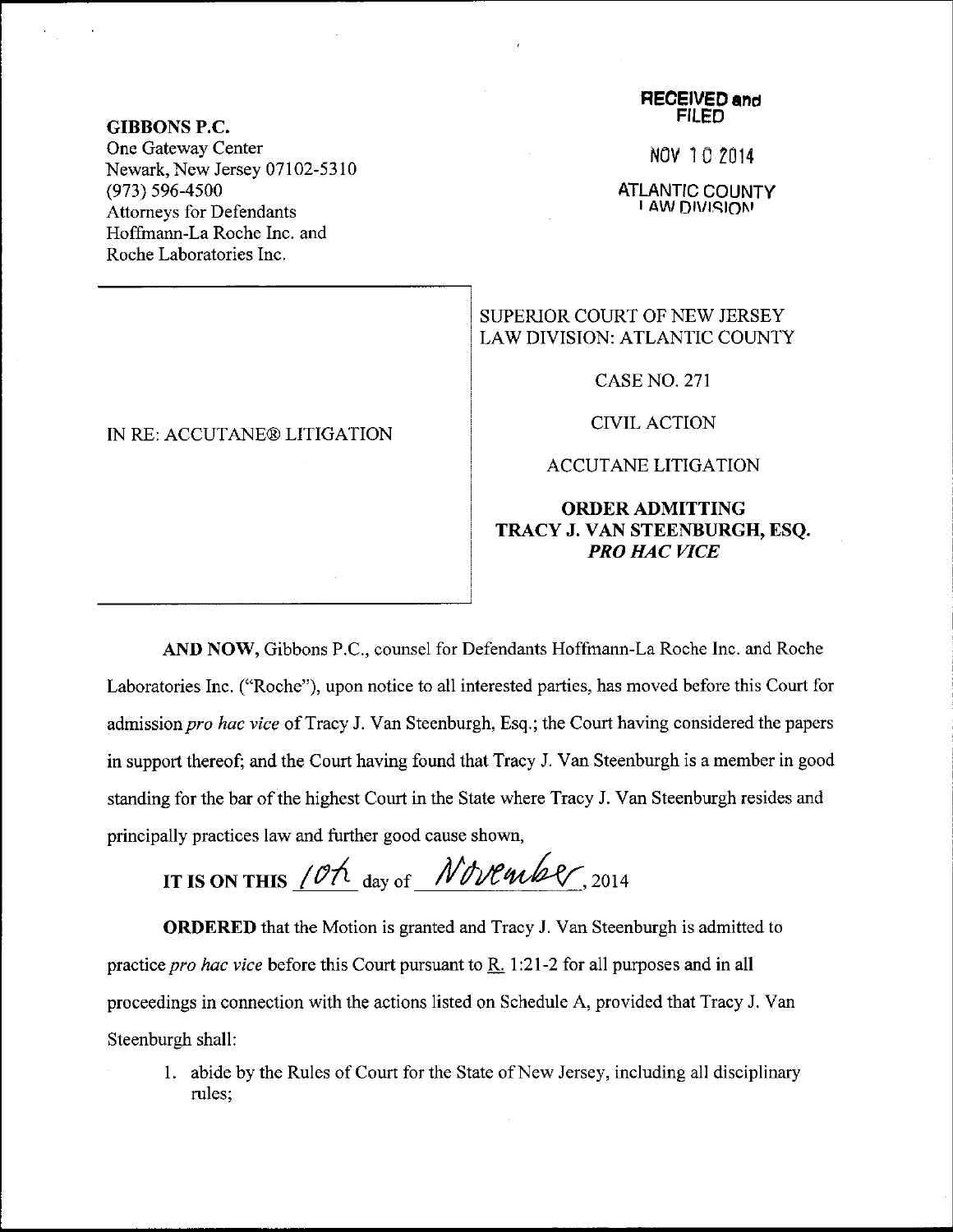- 2. consent to the appointment of the Clerk of the Supreme Court as an agent upon whom service of process may be made for all actions against she and her firm that may arise out of his participation in this matter;
- 3. notify the Court immediately of any matter affecting her standing before this Court; and
- 4. have all pleadings and other papers filed in the Court signed by an attomey-at-law of this Court employed by the firm of Gibbons P.C., who shall be responsible for the conduct of Tracy J. Van Steenburgh; and it is further

ORDERED that Tracy J. Van Steenburgh shall make payment of fees as provided in the New Jersey Rules of Court,  $R_1$  1:28-1(b), 1:28-2 and 1:28B-1(e), within thirty (30) days of the date of this Order; and it is funher

ORDERED that the Clerk of this Court shall forward a copy of this Order to the

Treasurer of the New Jersey Fund for Client Protection; and it is further

ORDERED that copies of this Order shall be served by attomeys for Roche upon all counsel of record within seven (7) days of the receipt thereof.

 $\mathcal{N}_{\mathcal{M}}$ , Coh

Honorable Nelson C. Johnson, J.S.C.

[ ] orPPosed Unopposed